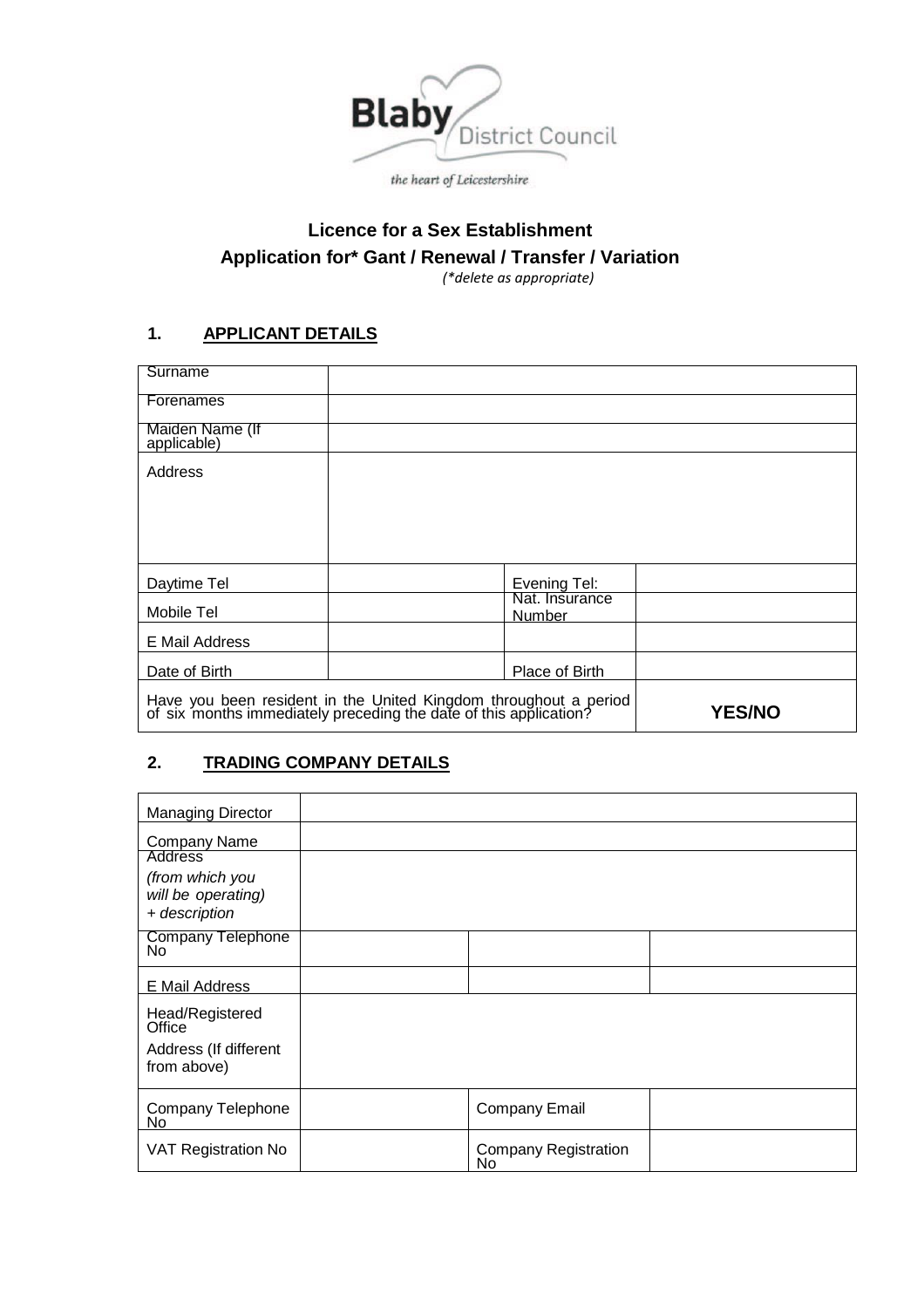| Hours/days of trading | Day       | Open | <b>Close</b> |
|-----------------------|-----------|------|--------------|
|                       |           |      |              |
|                       | Monday    |      |              |
|                       | Tuesday   |      |              |
|                       | Wednesday |      |              |
|                       | Thursday  |      |              |
|                       | Friday    |      |              |
|                       | Saturday  |      |              |
|                       | Sunday    |      |              |

#### **Give full names and private residential addresses of all directors, partners or other persons responsible for management of the establishment:**

#### **DETAILS OF PERSON 1**

| Surname                        |                                                                                                                                    |               |
|--------------------------------|------------------------------------------------------------------------------------------------------------------------------------|---------------|
| Forenames                      |                                                                                                                                    |               |
| Maiden Name (If<br>applicable) |                                                                                                                                    |               |
| Address                        |                                                                                                                                    |               |
|                                |                                                                                                                                    |               |
|                                |                                                                                                                                    |               |
|                                |                                                                                                                                    |               |
| Daytime Tel                    | Evening Tel:                                                                                                                       |               |
| Mobile Tel                     | Nat. Insurance<br><b>Number</b>                                                                                                    |               |
| E Mail Address                 |                                                                                                                                    |               |
| Date of Birth                  | Place of Birth                                                                                                                     |               |
|                                | Have you been resident in the United Kingdom throughout a period of six months immediately preceding the date of this application? | <b>YES/NO</b> |

#### **DETAILS OF PERSON 2**

| Surname                        |                          |  |
|--------------------------------|--------------------------|--|
| Forenames                      |                          |  |
| Maiden Name (If<br>applicable) |                          |  |
| Address                        |                          |  |
|                                |                          |  |
|                                |                          |  |
|                                |                          |  |
| Daytime Tel                    | Evening Tel:             |  |
| Mobile Tel                     | Nat. Insurance<br>Number |  |
| E Mail Address                 |                          |  |
| Date of Birth                  | Place of Birth           |  |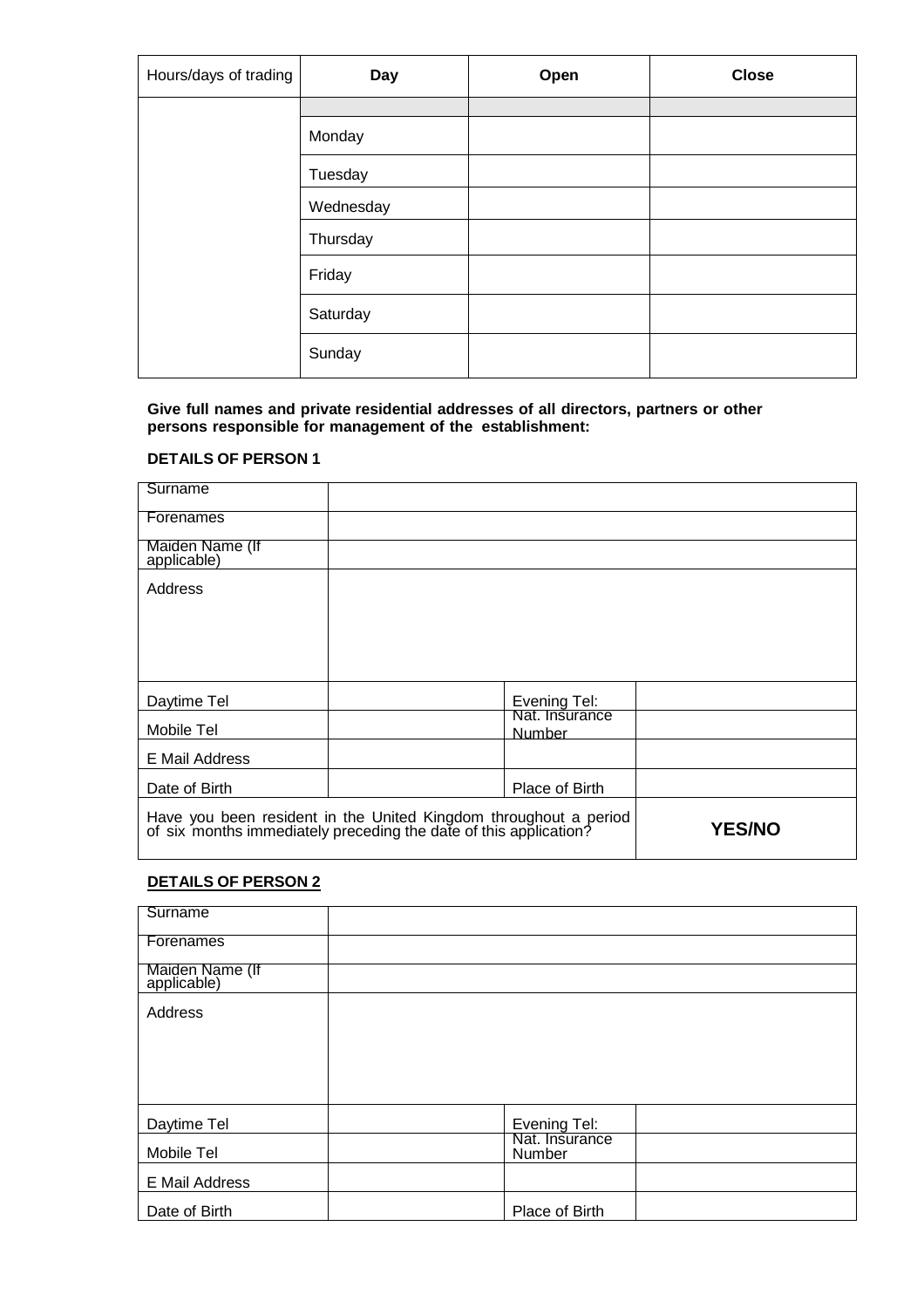| Have you been resident in the United Kingdom throughout a period  |               |
|-------------------------------------------------------------------|---------------|
| of six months immediately preceding the date of this application? | <b>YES/NO</b> |

#### **DETAILS OF PERSON 3**

| Surname                                                                                                                            |                                 |
|------------------------------------------------------------------------------------------------------------------------------------|---------------------------------|
| Forenames                                                                                                                          |                                 |
| Maiden Name (If<br>applicable)                                                                                                     |                                 |
| Address                                                                                                                            |                                 |
|                                                                                                                                    |                                 |
|                                                                                                                                    |                                 |
| Daytime Tel                                                                                                                        | Evening Tel:                    |
| Mobile Tel                                                                                                                         | Nat. Insurance<br><b>Number</b> |
| E Mail Address                                                                                                                     |                                 |
| Date of Birth                                                                                                                      | Place of Birth                  |
| Have you been resident in the United Kingdom throughout a period of six months immediately preceding the date of this application? | <b>YES/NO</b>                   |

### **3. OFFENCES & CONVICTIONS**

Have you or any partners/directors in the company been convicted of **ANY** offence which is **NOT** regarded as being **"SPENT"** under the terms of the Rehabilitation of Offenders Act 1974? **YES / NO**

If YES, please give details of the relevant conviction(s) in the table below:-

| Person No.<br>(from above) | <b>Which Court</b> | Date of<br><b>Conviction</b> | <b>Offence Charged</b> | <b>Sentence of Court</b> |
|----------------------------|--------------------|------------------------------|------------------------|--------------------------|
|                            |                    |                              |                        |                          |
|                            |                    |                              |                        |                          |
|                            |                    |                              |                        |                          |
|                            |                    |                              |                        |                          |
|                            |                    |                              |                        |                          |
|                            |                    |                              |                        |                          |

(a) All convictions must be disclosed.

(b) Spent convictions, as defined in the Rehabilitation of Offenders Act 1974, should not be included.

| 4. Are the premises to be used as a sex shop? | YES / NO |
|-----------------------------------------------|----------|
|                                               |          |

| 5. Are you (or, if a corporate body, that body) disqualified from |        |
|-------------------------------------------------------------------|--------|
| holding a licence for a sex establishment                         | YES/NO |